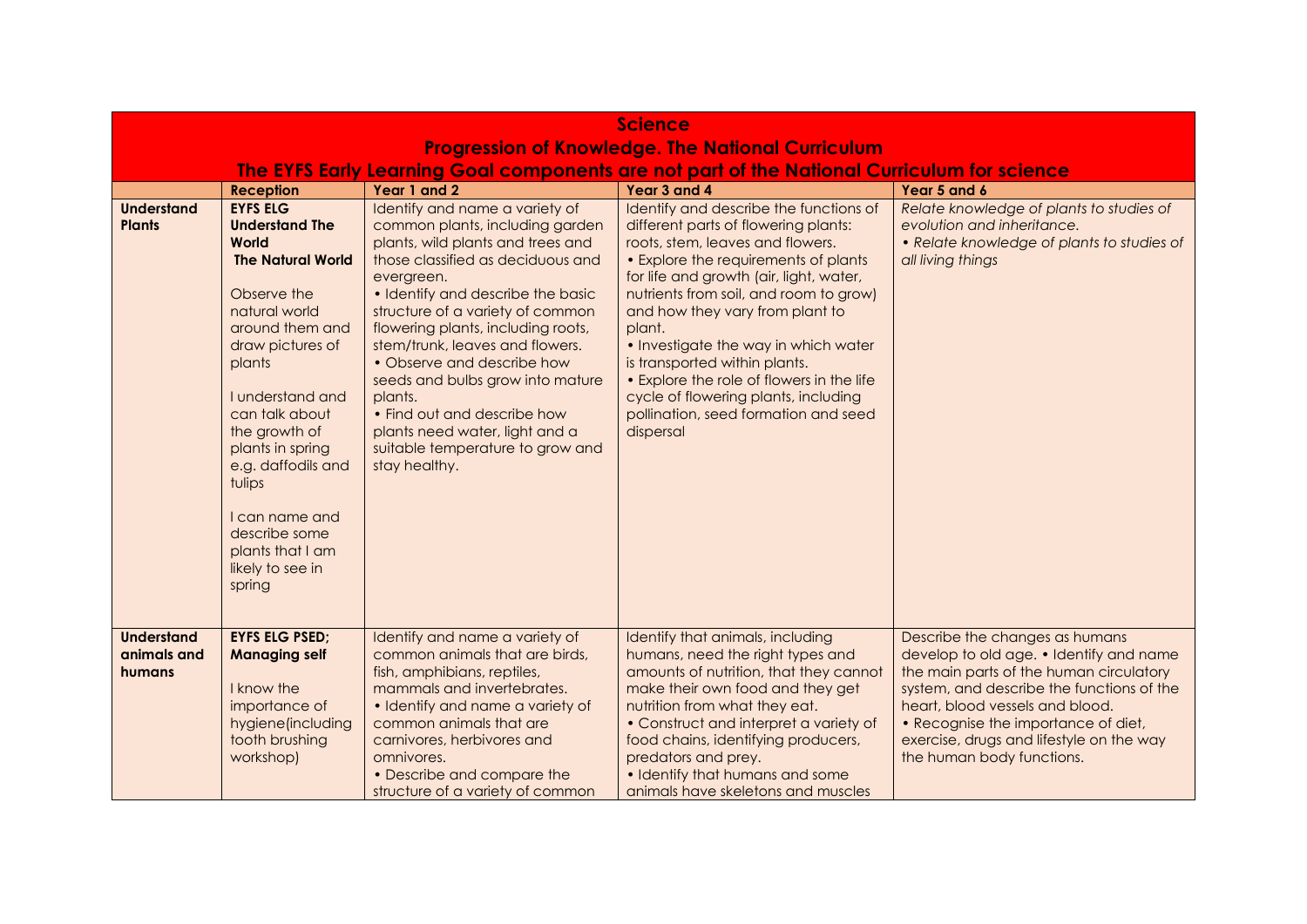|                              | I know how to look<br>after our bodies<br>and our own<br>personal hygiene.<br>Hand washing<br>experiment<br>I know the<br>importance of<br>eating a variety of<br>fruit and<br>vegetables.                                                                                                                                              | animals (birds, fish, amphibians,<br>reptiles, mammals and<br>invertebrates, including pets).<br>• Identify name, draw and label<br>the basic parts of the human body<br>and say which part of the body is<br>associated with each sense.<br>• Notice that animals, including<br>humans, have offspring which<br>grow into adults.<br>• Investigate and describe the<br>basic needs of animals, including<br>humans, for survival (water, food<br>and air).<br>• Describe the importance for<br>humans of exercise, eating the<br>right amounts of different types of<br>food and hygiene.                                                                        | for support, protection and<br>movement.<br>• Describe the simple functions of the<br>basic parts of the digestive system in<br>humans.<br>• Identify the different types of teeth<br>in humans and their simple functions.     | • Describe the ways in which nutrients<br>and water are transported within animals,<br>including humans.                                                                                                                                                                                                                                                                                           |
|------------------------------|-----------------------------------------------------------------------------------------------------------------------------------------------------------------------------------------------------------------------------------------------------------------------------------------------------------------------------------------|-------------------------------------------------------------------------------------------------------------------------------------------------------------------------------------------------------------------------------------------------------------------------------------------------------------------------------------------------------------------------------------------------------------------------------------------------------------------------------------------------------------------------------------------------------------------------------------------------------------------------------------------------------------------|---------------------------------------------------------------------------------------------------------------------------------------------------------------------------------------------------------------------------------|----------------------------------------------------------------------------------------------------------------------------------------------------------------------------------------------------------------------------------------------------------------------------------------------------------------------------------------------------------------------------------------------------|
| Investigate<br>living things | <b>EYFS ELG</b><br><b>Understand The</b><br>World<br><b>The Natural World</b><br>Observe the<br>natural world<br>around them and<br>draw pictures of<br>animals and<br>plants<br>I understand some<br>of the processes<br>of change in the<br>natural world.<br>I understand and<br>can talk about<br>the growth of<br>living things in | Explore and compare the<br>differences between things that<br>are living, that are dead and that<br>have never been alive.<br>• Identify that most living things<br>live in habitats to which they are<br>suited and describe how different<br>habitats provide for the basic<br>needs of different kinds of animals<br>and plants and how they depend<br>on each other.<br>· Identify and name a variety of<br>plants and animals in their<br>habitats, including micro-habitats.<br>• Describe how animals obtain<br>their food from plants and other<br>animals, using the idea of a simple<br>food chain, and identify and<br>name different sources of food. | Recognise that living things can be<br>grouped in a variety of ways.<br>• Explore and use classification keys.<br>• Recognise that environments can<br>change and that this can sometimes<br>pose dangers to specific habitats. | Describe the differences in the life cycles<br>of a mammal, an amphibian, an insect<br>and a bird.<br>• Describe the life process of<br>reproduction in some plants and animals.<br>• Describe how living things are classified<br>into broad groups according to common<br>observable characteristics.<br>• Give reasons for classifying plants and<br>animals based on specific characteristics. |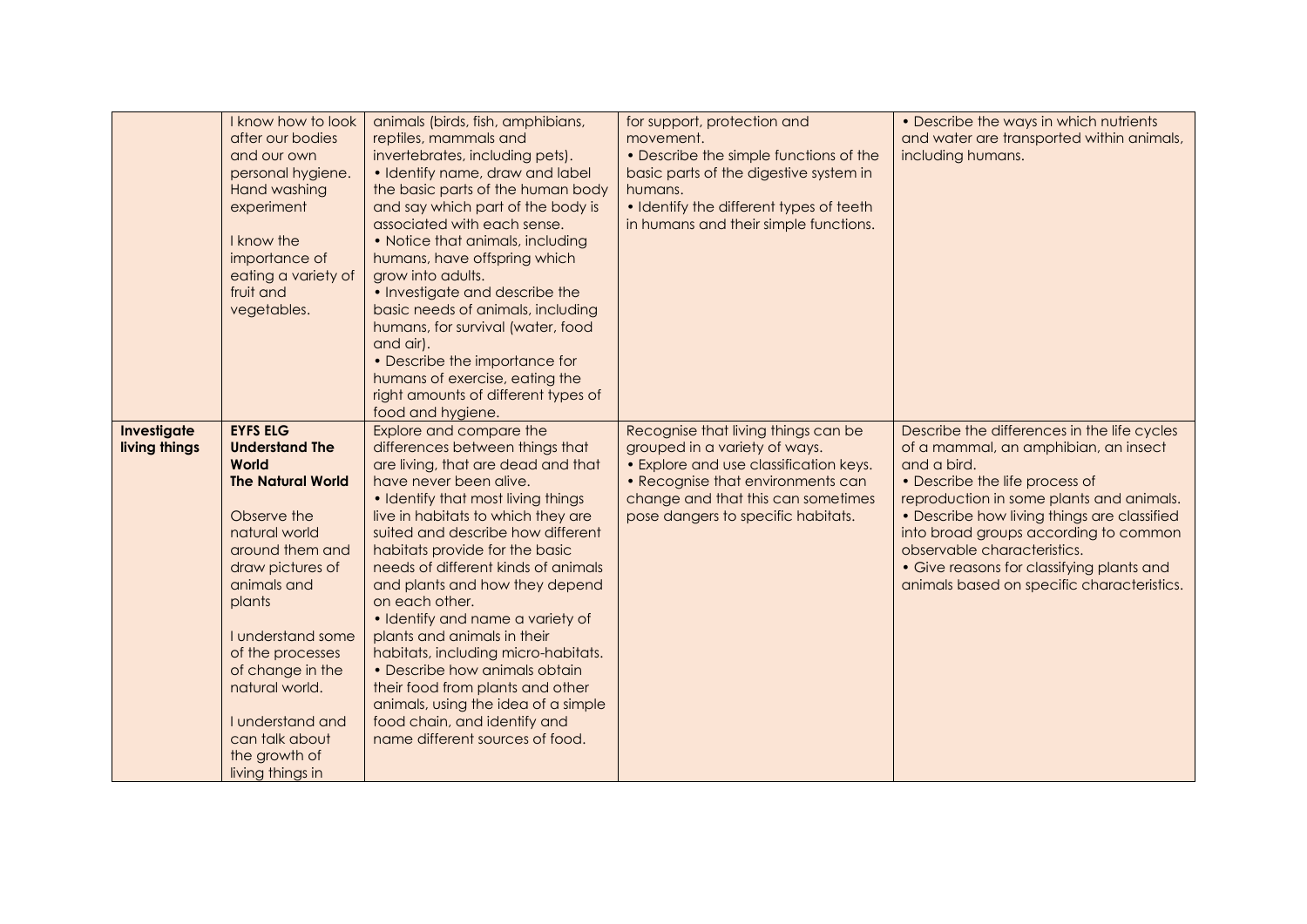|                                                      | spring e.g. chicks<br>and lambs<br>I can describe the<br>life cycle of a<br>ladybird, butterfly<br>or frog<br>I know animals<br>change as they<br>grow |                                                                                                                                                                                                             |                                                                                                                                                                                                                                                                                                                                                                                                                                                                                                                                                                                                                                                                                                                             |                                                                                                                                                                                                                                                                                                                                                                                                                                                                            |
|------------------------------------------------------|--------------------------------------------------------------------------------------------------------------------------------------------------------|-------------------------------------------------------------------------------------------------------------------------------------------------------------------------------------------------------------|-----------------------------------------------------------------------------------------------------------------------------------------------------------------------------------------------------------------------------------------------------------------------------------------------------------------------------------------------------------------------------------------------------------------------------------------------------------------------------------------------------------------------------------------------------------------------------------------------------------------------------------------------------------------------------------------------------------------------------|----------------------------------------------------------------------------------------------------------------------------------------------------------------------------------------------------------------------------------------------------------------------------------------------------------------------------------------------------------------------------------------------------------------------------------------------------------------------------|
| <b>Understand</b><br>evolution<br>and<br>inheritance |                                                                                                                                                        |                                                                                                                                                                                                             | Identify how plants and animals,<br>including humans, resemble their<br>parents in many features.<br>• Recognise that living things have<br>changed over time and that fossils<br>provide information about living<br>• Recognise that living things have<br>changed over time and that fossils<br>provide information about living<br>things that inhabited the Earth millions<br>of years ago.<br>• Recognise that living things<br>produce offspring of the same kind,<br>but normally offspring vary and are<br>not identical to their parents. Things<br>that inhabited the Earth millions of<br>years ago.<br>• Identify how animals and plants are<br>suited to and adapt to their<br>environment in different ways. | Recognise that living things have<br>changed over time and that fossils<br>provide information about living things<br>that inhabited the Earth millions of years<br>ago.<br>• Recognise that living things produce<br>offspring of the same kind, but normally<br>offspring vary and are not identical to<br>their parents.<br>Identify how animals and plants are<br>adapted to suit their environment in<br>different ways and that adaptation may<br>lead to evolution. |
| Investigate<br>materials                             | <b>EYFS ELG</b><br><b>Understanding the</b><br>World<br>I know ice/ice<br>cream, chocolate<br>and bread can<br>change states                           | • Identify and name a variety of<br>everyday materials, including<br>wood, plastic, glass, metal, water<br>and rock.<br>• Describe the simple physical<br>properties of a variety of everyday<br>materials. | <b>Rocks and Soils</b><br>• Compare and group together<br>different kinds of rocks on the basis of<br>their simple, physical properties. •<br>Relate the simple physical properties<br>of some rocks to their formation<br>(igneous or sedimentary).                                                                                                                                                                                                                                                                                                                                                                                                                                                                        | Compare and group together everyday<br>materials based on evidence from<br>comparative and fair tests, including their<br>hardness, solubility, conductivity<br>(electrical and thermal), and response to<br>magnets.<br>• Understand how some materials will<br>dissolve in liquid to form a solution and                                                                                                                                                                 |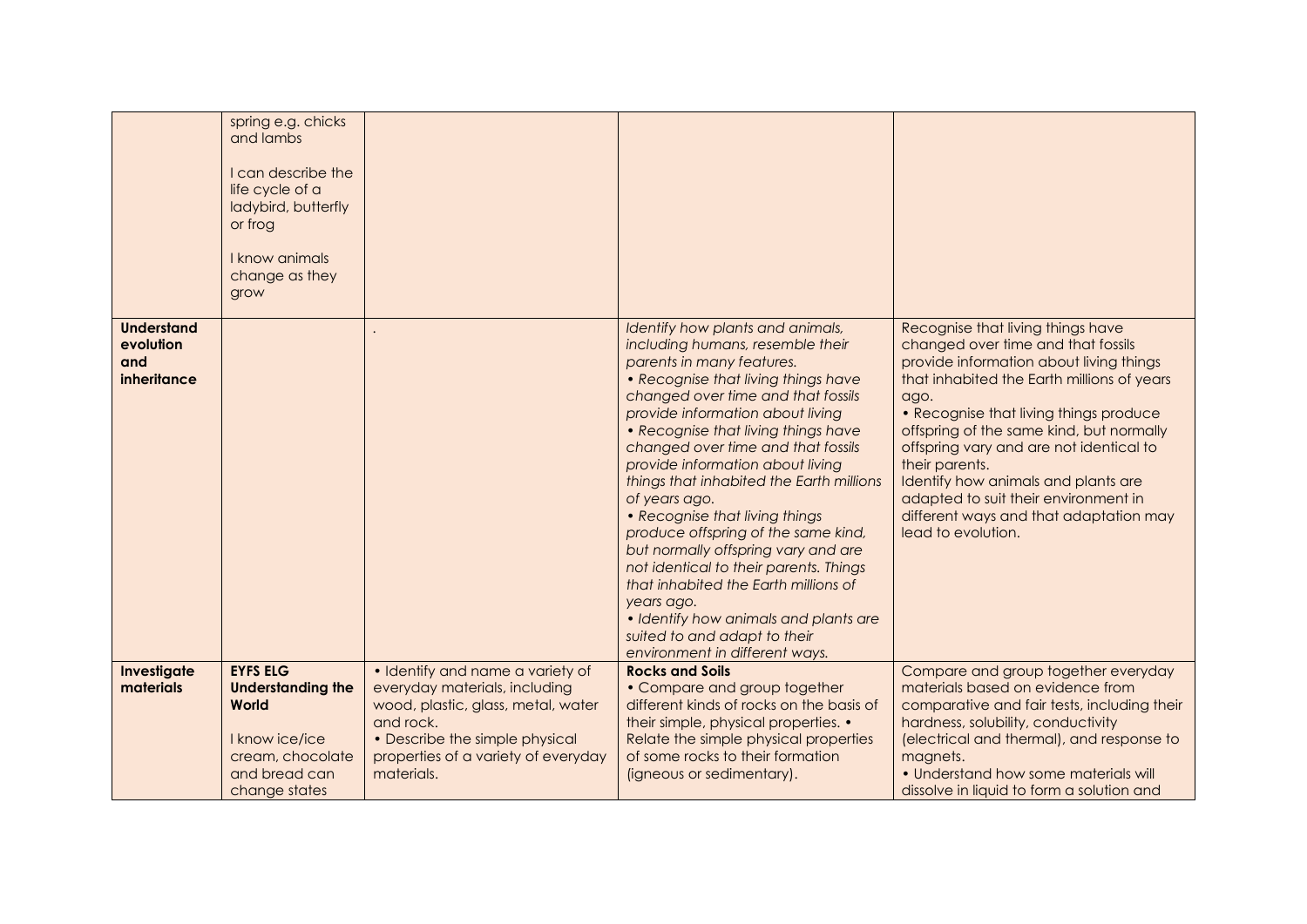|                                                        | I know that some<br>changes cannot<br>be undone.<br>I know that some<br>changes can<br>happen more<br>than once. | • Compare and group together a<br>variety of everyday materials on<br>the basis of their simple physical<br>properties.<br>• Find out how the shapes of solid<br>objects made from some materials<br>can be changed by squashing,<br>bending, twisting and stretching.<br>• Identify and compare the<br>suitability of a variety of everyday<br>materials, including wood, metal,<br>plastic, glass, brick/rock, and<br>paper/cardboard for particular<br><b>USes</b> | • Describe in simple terms how fossils<br>are formed when things that have<br>lived are trapped within sedimentary<br>rock.<br>• Recognise that soils are made from<br>rocks and organic matter.<br><b>States of Matter</b><br>• Compare and group materials<br>together, according to whether they<br>are solids, liquids or gases.<br>• Observe that some materials<br>change state when they are heated<br>or cooled, and measure the<br>temperature at which this happens in<br>degrees Celsius (°C), building on their<br>teaching in mathematics.<br>• Identify the part played by<br>evaporation and condensation in the<br>water cycle and associate the rate of | describe how to recover a substance<br>from a solution.<br>• Use knowledge of solids, liquids and<br>gases to decide how mixtures might be<br>separated, including through filtering,<br>sieving and evaporating.<br>• Give reasons, based on evidence from<br>comparative and fair tests, for the<br>particular uses of everyday materials,<br>including metals, wood and plastic.<br>• Demonstrate that dissolving, mixing and<br>changes of state are reversible changes.<br>• Explain that some changes result in the<br>formation of new materials, and that this<br>kind of change is not usually reversible,<br>including changes associated with<br>burning, oxidisation and the action of<br>acid on bicarbonate of soda |
|--------------------------------------------------------|------------------------------------------------------------------------------------------------------------------|-----------------------------------------------------------------------------------------------------------------------------------------------------------------------------------------------------------------------------------------------------------------------------------------------------------------------------------------------------------------------------------------------------------------------------------------------------------------------|--------------------------------------------------------------------------------------------------------------------------------------------------------------------------------------------------------------------------------------------------------------------------------------------------------------------------------------------------------------------------------------------------------------------------------------------------------------------------------------------------------------------------------------------------------------------------------------------------------------------------------------------------------------------------|-----------------------------------------------------------------------------------------------------------------------------------------------------------------------------------------------------------------------------------------------------------------------------------------------------------------------------------------------------------------------------------------------------------------------------------------------------------------------------------------------------------------------------------------------------------------------------------------------------------------------------------------------------------------------------------------------------------------------------------|
|                                                        |                                                                                                                  |                                                                                                                                                                                                                                                                                                                                                                                                                                                                       | evaporation with temperature                                                                                                                                                                                                                                                                                                                                                                                                                                                                                                                                                                                                                                             |                                                                                                                                                                                                                                                                                                                                                                                                                                                                                                                                                                                                                                                                                                                                   |
| <b>Understand</b><br>movement<br>forces and<br>magnets |                                                                                                                  |                                                                                                                                                                                                                                                                                                                                                                                                                                                                       | Compare how things move on<br>different surfaces.<br>• Notice that some forces need<br>contact between two objects, but<br>magnetic forces can act at a<br>distance.<br>• Observe how magnets attract or<br>repel each other and attract some<br>materials and not others.<br>• Compare and group together a<br>variety of everyday materials on the<br>basis of whether they are attracted to<br>a magnet, and identify some<br>magnetic materials.<br>• Describe magnets as having two<br>poles.<br>Predict whether two magnets will<br>attract or repel each other,<br>depending on which poles are<br>facing.                                                        | <b>Magnets</b><br>• Describe magnets as having two poles.<br>• Predict whether two magnets will<br>attract or repel each other, depending<br>on which poles are facing.<br><b>Forces</b><br>• Explain that unsupported objects fall<br>towards the Earth because of the force of<br>gravity acting between the Earth and the<br>falling object.<br>· Identify the effect of drag forces, such<br>as air resistance, water resistance and<br>friction that act between moving<br>surfaces.<br>• Describe, in terms of drag forces, why<br>moving objects that are not driven tend<br>to slow down.<br>Understand that force and motion can<br>be transferred through mechanical                                                    |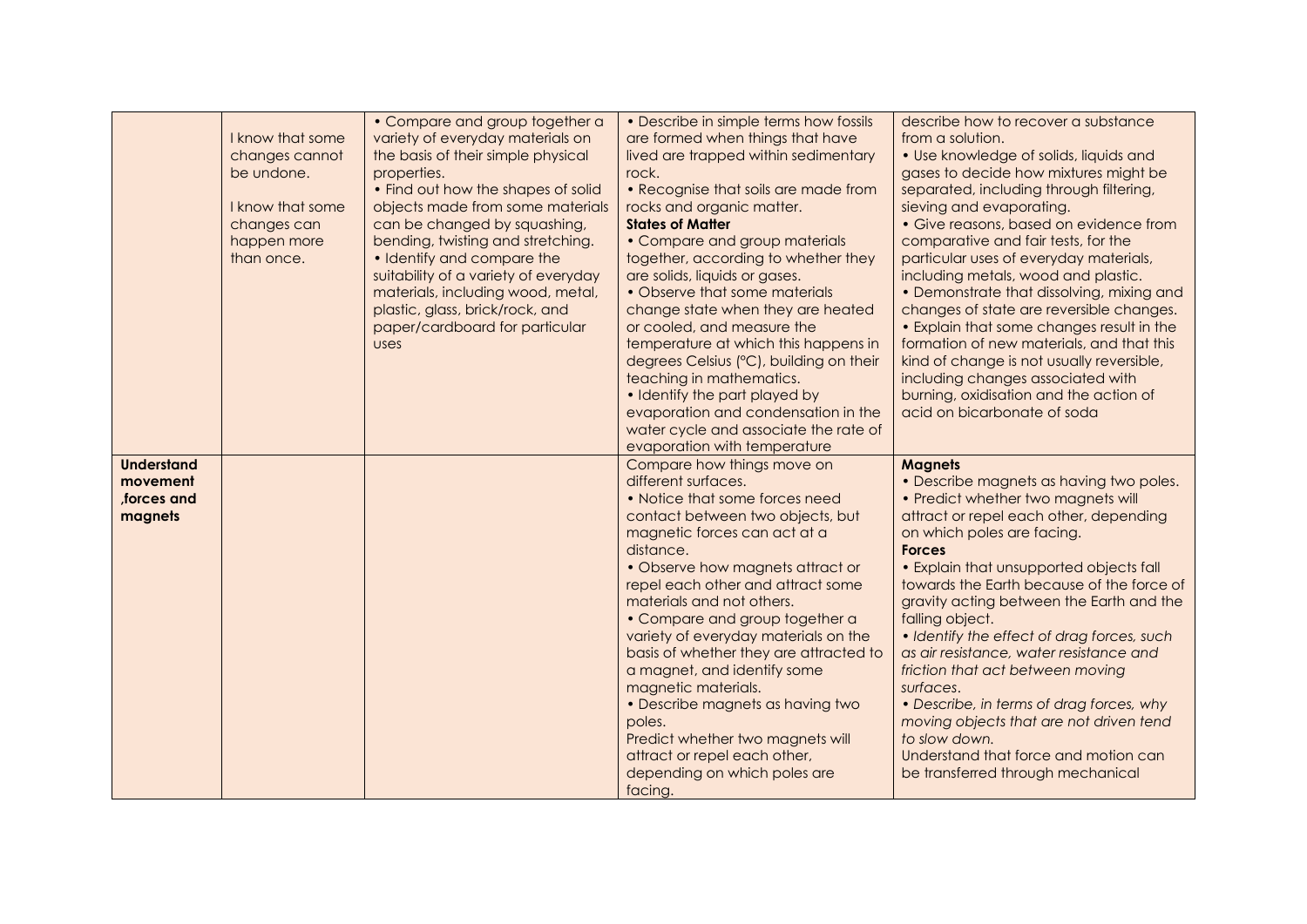| <b>Understand</b><br>light and<br>seeing           |  | Recognise that they need light in<br>order to see things and that dark is<br>the absence of light.<br>. Notice that light is reflected from<br>surfaces.<br>• Recognise that light from the sun<br>can be dangerous and that there are<br>ways to protect their eyes.<br>• Recognise that shadows are formed<br>when the light from a light source is<br>blocked by a solid object. • Find<br>patterns in the way that the size of<br>shadows change. | devices such as gears, pulleys, levers and<br>springs.<br>• Understand that some mechanisms<br>including levers, pulleys and gears, allow<br>a smaller force to have a greater effect.<br>Understand that light appears to travel in<br>straight lines.<br>• Use the idea that light travels in straight<br>lines to explain that objects are seen<br>because they give out or reflect light into<br>the eyes.<br>. Use the idea that light travels in straight<br>lines to explain why shadows have the<br>same shape as the objects that cast<br>them, and to predict the size of shadows<br>when the position of the light source<br>changes.<br>• Explain that we see things because light<br>travels from light sources to our eyes or<br>from light sources to objects and then to |
|----------------------------------------------------|--|-------------------------------------------------------------------------------------------------------------------------------------------------------------------------------------------------------------------------------------------------------------------------------------------------------------------------------------------------------------------------------------------------------------------------------------------------------|------------------------------------------------------------------------------------------------------------------------------------------------------------------------------------------------------------------------------------------------------------------------------------------------------------------------------------------------------------------------------------------------------------------------------------------------------------------------------------------------------------------------------------------------------------------------------------------------------------------------------------------------------------------------------------------------------------------------------------------------------------------------------------------|
| Investigate<br>sound and<br>hearing                |  | Identify how sounds are made,<br>associating some of them with<br>something vibrating.<br>• Recognise that vibrations from<br>sounds travel through a medium to<br>the ear.                                                                                                                                                                                                                                                                           | our eyes<br>Find patterns between the pitch of a<br>sound and features of the object that<br>produced it.<br>• Find patterns between the volume of a<br>sound and the strength of the vibrations<br>that produced it.<br>• Recognise that sounds get fainter as the<br>distance from the sound source increases                                                                                                                                                                                                                                                                                                                                                                                                                                                                          |
| <b>Understand</b><br>electrical<br><b>circuits</b> |  | Identify common appliances that run<br>on electricity.<br>• Construct a simple series electrical<br>circuit, identifying and naming its<br>basic parts, including cells, wires,<br>bulbs, switches and buzzers.<br>• Identify whether or not a lamp will<br>light in a simple series circuit, based<br>on whether or not the lamp is part of<br>a complete loop with a battery.                                                                       | Associate the brightness of a lamp or the<br>volume of a buzzer with the number and<br>voltage of cells used in the circuit.<br>• Compare and give reasons for<br>variations in how components function,<br>including the brightness of bulbs, the<br>loudness of buzzers and the on/off<br>position of switches.<br>• Use recognised symbols when<br>representing a simple circuit in a diagram.                                                                                                                                                                                                                                                                                                                                                                                        |